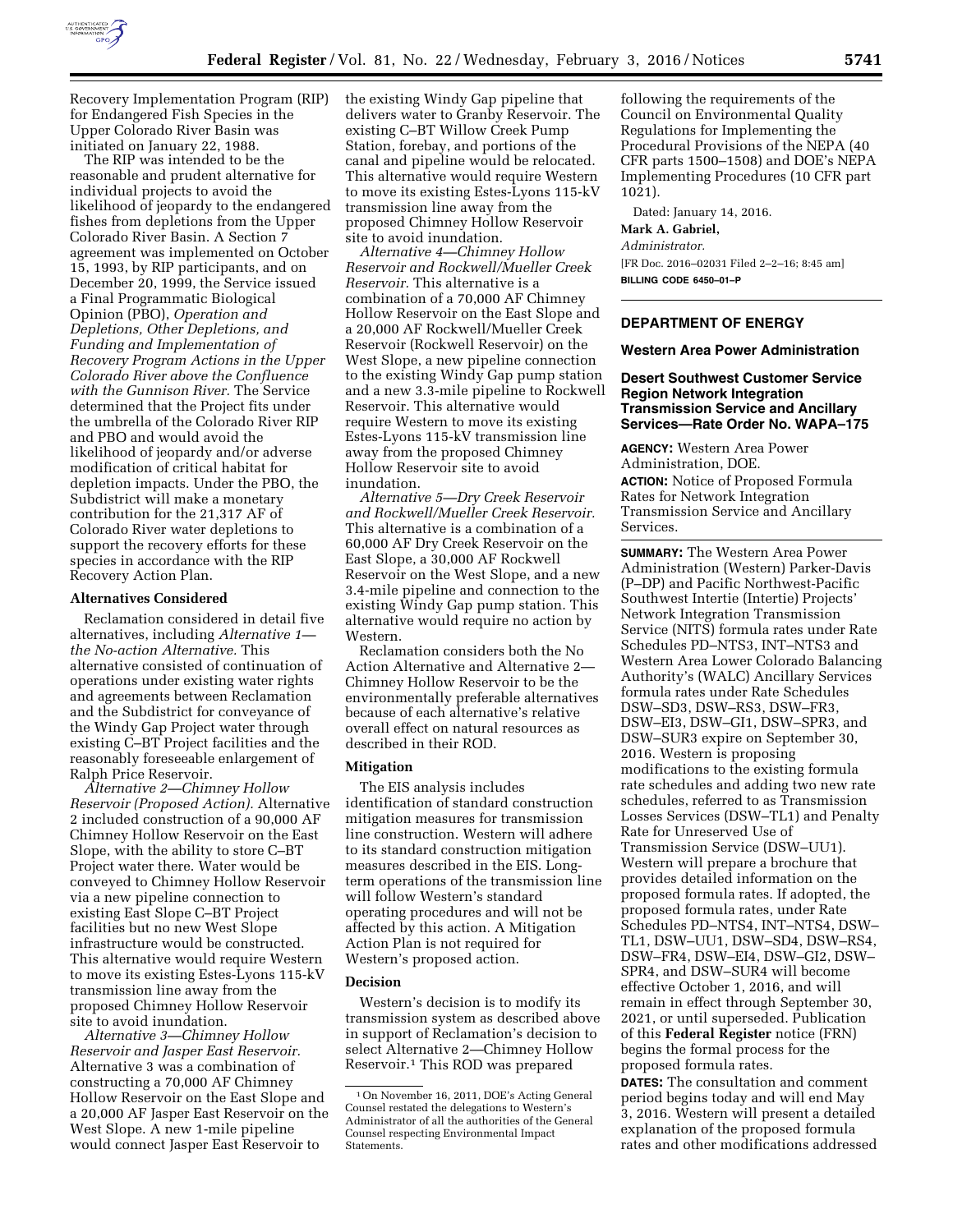in this FRN at a public information forum that will be held on March 30, 2016, from 10 a.m. to no later than 12 p.m. MST. Western will accept oral and written comments at a public comment forum that will be held on March 30, 2016, from 1 p.m. to no later than 3 p.m. MST. Western will accept written comments any time during the consultation and comment period. **ADDRESSES:** The location for both the public information forum and the public comment forum is the Western Area Power Administration, Desert Southwest Customer Service Regional Office, located at 615 South 43 Avenue, Phoenix, Arizona, 85009. Send written comments to Mr. Ronald E. Moulton, Regional Manager, Desert Southwest Customer Service Region, Western Area Power Administration, P.O. Box 6457, Phoenix, Arizona 85005–6457, email *[moulton@wapa.gov.](mailto:moulton@wapa.gov)* Written comments may also be faxed to (602) 605–2490, attention: Mr. Scott Lund, Rates Manager. Western will post information about the rate process, as well as comments received via letter, email, and fax, on its Web site at: *[http://](http://www.wapa.gov/regions/DSW/Rates/Pages/ancillary-rates-2017.aspx) [www.wapa.gov/regions/DSW/Rates/](http://www.wapa.gov/regions/DSW/Rates/Pages/ancillary-rates-2017.aspx) [Pages/ancillary-rates-2017.aspx.](http://www.wapa.gov/regions/DSW/Rates/Pages/ancillary-rates-2017.aspx)*  Written comments must be received by the end of the consultation and comment period to be considered by Western in its decision process.

As access to Western facilities is controlled, any United States (U.S.) citizen wishing to attend must present an official form of picture identification (ID) such as a U.S. driver's license, U.S. passport, U.S. Government ID, or U.S. Military ID prior to signing into Western. Foreign nationals should contact Western via Mr. Scott Lund, Rates Manager, telephone (602) 605– 2442 or email *[slund@wapa.gov](mailto:slund@wapa.gov)* 30 days in advance of the meeting to obtain the necessary form for admittance to Western's Desert Southwest Office.

**FOR FURTHER INFORMATION CONTACT:** Mr. Scott Lund, Rates Manager, Desert Southwest Customer Service Region, Western Area Power Administration, P.O. Box 6457, Phoenix, Arizona 85005– 6457, telephone (602) 605–2442 or email *[slund@wapa.gov.](mailto:slund@wapa.gov)* 

**SUPPLEMENTARY INFORMATION:** Under the existing formula rate schedules approved under Rate Order No. WAPA– 151,1 charges are recalculated annually using updated financial and load information, as applicable. The proposed formula rates continue this approach. If adopted, these proposed formula rates will be in effect October

1, 2016, through September 30, 2021. This FRN describes proposed changes to the services referenced below.

#### *Transmission Services*

# **Network Integration Transmission Service (Rate Schedule PD–NTS4 and INT–NTS4)**

Western proposes no changes to the NITS formula rates on the P–DP and Intertie, but proposes to make minor editorial changes to the rate schedule. Those edits would consist of removing the section setting forth the annual revenue requirements as well as moving the transmission losses language to a new rate schedule. In the future, the revenue requirements will be identified in a separate tracking document posted on Western's Web site, as well as posted on Western's Transmission Services Open Access Same Time Information System (OASIS) Web site for WALC.

### **Transmission Losses Service (Rate Schedule DSW–TL1)**

Western proposes no changes to the existing transmission losses language and application; instead, it proposes moving the loss adjustment sections for each project into a single WALC formula rate schedule. This single WALC formula rate schedule will supersede the language in the existing individual schedules. WALC loss rates were developed in 2004 and are applied in three of Western's transmission systems: P–DP, Intertie and Central Arizona Project (CAP). Creating a single WALC formula rate schedule for transmission losses will ensure consistent language across projects.

## **Penalty Rate for Unreserved Use of Transmission Service (Rate Schedule DSW–UU1)**

Western proposes creating a new formula rate schedule for Penalty Rate for Unreserved Use of Transmission Service. Although charges are already assessed in each transmission rate schedule for any unreserved use of the transmission system, creating a new schedule will allow for consistent treatment across projects.

The proposed charge for unreserved use is two times the maximum allowable rate for the service at issue, assessed as follows: The penalty for a single hour of unreserved use is based on the daily short-term transmission rate. The penalty for more than one instance of unreserved use for any given duration (*e.g.,* daily) increases to the next longest duration (*e.g.,* weekly). The penalty for multiple instances of unreserved use (*e.g.,* more than one hour) within a day is based on the daily

rate for short-term transmission service. The penalty for multiple instances of unreserved use isolated to one calendar week is based on the weekly short-term rate. The penalty for multiple instances of unreserved use during more than one week in a calendar month is based on the monthly short-term rate.

A customer that exceeds its reserved capacity at any point of receipt or point of delivery, or a customer that uses transmission service at a point of receipt or point of delivery that it has not reserved, is required to pay for all Ancillary Services provided by WALC and associated with the unreserved use. Customers must pay for Ancillary Services based on the amount of transmission service used and not reserved.

# *Ancillary Services*

## **Scheduling, System Control, and Dispatch Service (Rate Schedule DSW– SD4)**

Western proposes no changes to the Scheduling, System Control, and Dispatch formula rate, but plans to make minor editorial changes to the rate schedule. Those edits would consist of minor changes to the language within the ''applicable'' section and removing the section setting forth the annual charge. In the future, the annual charge will be identified in a separate tracking document posted on Western's Web site as well as the WALC OASIS Web site.

### **Reactive Supply and Voltage Control From Generation or Other Sources Service (Rate Schedule DSW–RS4)**

Western proposes no changes to the Reactive Supply and Voltage Control from Generation or Other Sources Service formula rate, but proposes to make minor editorial changes to the rate schedule. Those edits would consist of minor changes to the language within the ''applicable'' section and removing the section setting forth the annual charge. In the future, the annual charge will be identified in a separate tracking document posted on Western's Web site as well as the WALC OASIS Web site.

### **Regulation and Frequency Response Service (Rate Schedule DSW–FR4)**

In order to more accurately allocate costs based on cost causation principles, Western is proposing a change to the current load-based assessment of the Regulation and Frequency Response Service (Regulation Service) formula rate. The current load-based assessment is applicable to (1) all load inside WALC and (2) installed nameplate capacity of all intermittent resources serving load inside WALC.

<sup>1</sup>WAPA–151 was approved by FERC on a final basis on March 5, 2012, in Docket No. EF11–14–000 (138 FERC ¶ 62,198).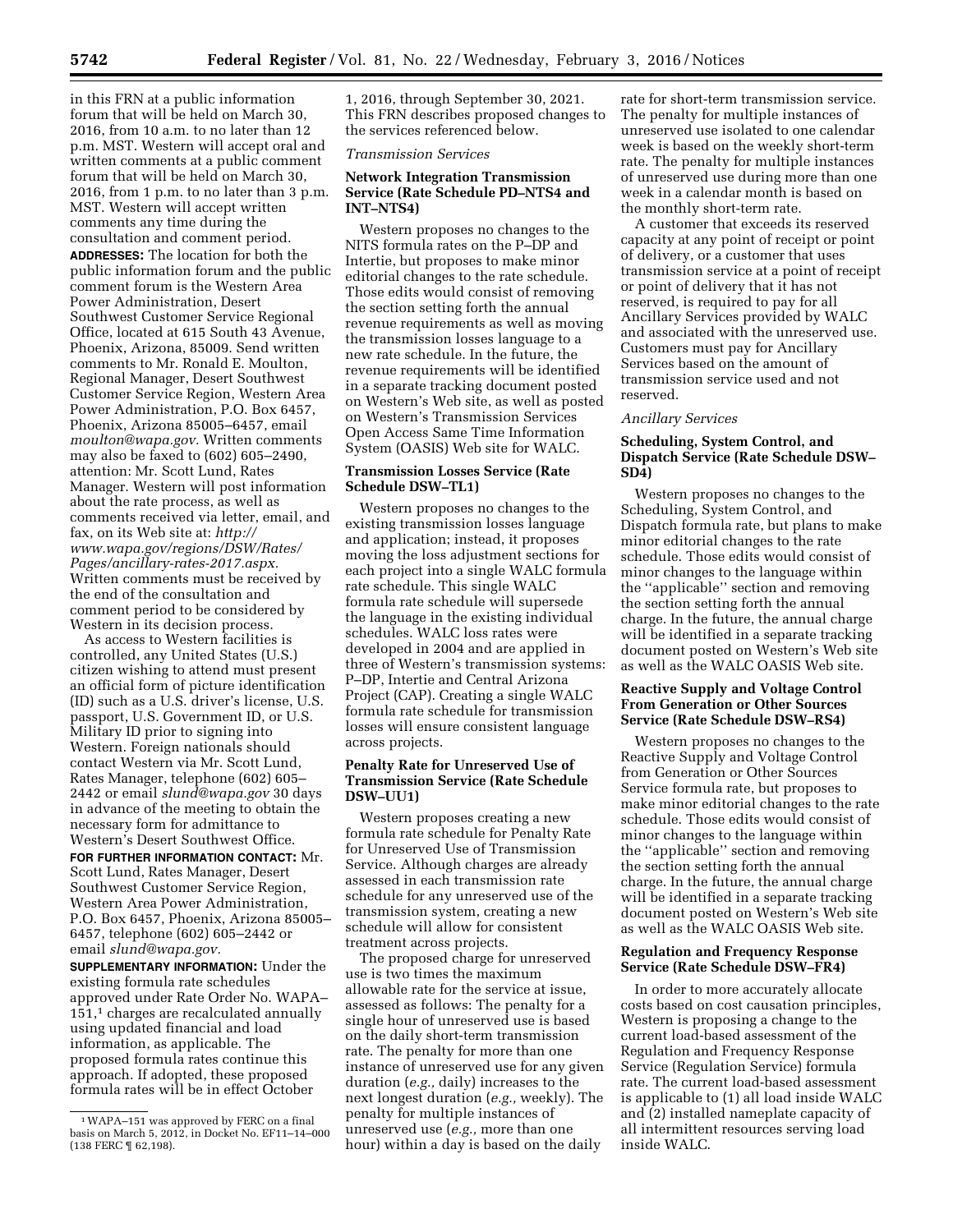Western is not proposing any changes to the application of the load-based assessment for the load inside WALC. The charge will continue to be one-forone for each megawatt (MW) of load inside WALC. Western is, however,

proposing to modify the one-for-one MW load-based assessment for the installed nameplate of intermittent resources serving load inside WALC. It would instead include a ''variable capacity multiplier'' to be applied to the installed capacity for Variable Energy Resources (VER) serving load inside WALC.

The proposed formula rate for Regulation Service is as follows:

**Regulation Service**  $\hspace*{0.4em} = \hspace*{0.4em}$ Formula Rate

Load inside WALC Requiring Regulation Service (kW)

(Installed Nameplate Capacity of Wind Generators Serving Load inside WALC)

**Total Annual Revenue Requirement for Regulation Service** 

$$
\mathbf{X} =
$$

Wind Capacity Multiplier) (kW)

(Installed Nameplate Capacity of Solar Generators Serving Load inside WALC)

$$
\mathbf{X} =
$$

Solar Capacity Multiplier) (kW)

Regulation Service is necessary to provide continuous balancing of resources with obligations and for maintaining scheduled interconnection frequency at sixty cycles per second (60 Hz). Regulation Service is accomplished by committing on-line generation whose output is raised or lowered as necessary, predominantly through the use of automatic generation control equipment to follow moment-by-moment changes in load. The obligation to maintain this balance between resources and load lies with the Transmission Service Provider (TSP) or the Control Area operator who performs this function for the TSP. The TSP must offer this service when the transmission service is used to serve load within its balancing authority area.

Western markets the maximum amount of power from its Federal projects, leaving little flexibility for additional regulation needs within WALC. Connecting VER to the system would result in a significant increase in regulation needs and costs, and present operational constraints in managing the significant fluctuations normally associated with VER. These costs get spread to all customers taking Regulation Service regardless of their ability or inability to influence the condition.

The Annual Revenue Requirement for Regulation Service will not be affected by the inclusion of the multipliers. The proposed change will result in the denominator increasing because more units of capacity will be charged, which in turn will cause the overall Regulation Service charge to be lower. The lower charge will then be allocated to each unit of capacity, thereby lowering the costs incurred by the load and assigning more of the costs for regulating capacity to those customers predominately

contributing to the need for Regulation Service.

In order to determine the ''variable capacity multipliers'', Western has developed a regulation analysis tool that will allow WALC to determine the hourly impacts of both load and variable energy generation on WALC. The regulation analysis tool focuses on 95 percent (%) of the events where WALC's Area Control Error limit was exceeded within the 10 minute duration range.

WALC does not have a significant amount of wind or solar generation impacting its balancing authority area and, therefore, does not have sufficient data to perform a thorough analysis at this time. Therefore, Western proposes to assess a wind and solar capacity multiplier of 1.00 or 100%. This number does not change the current denominator, but it allows the denominator to change if and when VER becomes a resource within WALC.

In addition, Western proposes to make minor editorial changes to the Regulation Service rate schedule. Those edits would consist of minor changes to the language within the ''applicable'' section and removing the section setting forth the annual charge. In the future, the annual charge will be identified in a separate tracking document posted on Western's Web site as well as the WALC OASIS Web site.

# **Energy and Generator Imbalance Services (Rate Schedules DSW–EI4 and DSW–GI2)**

Western is proposing a change to the off-peak penalty bandwidths for Energy and Generator Imbalance Services (Imbalance Services). The off-peak penalty and bandwidth structure will consist of three deviation bands similar to the on-peak structure. This would

coincide with FERC Order 890 guidelines with adjustments for WALC operating conditions. The proposed bandwidths are as follows:

(1) Off-Peak Hours  $+/- 0$  percent to 1.5 percent of metered load/generation (0 to 4 MW minimum) with no penalty within bandwidth.

(2) Off-Peak Hours  $+/-1.5$  percent to 7.5 percent of metered load/generation (4 to 10 MW minimum) with 110 percent return for under-deliveries and 75 percent return for over-deliveries.

(3) Off-Peak Hours  $> +/-7.5$  percent of metered load/generation (>10 MW minimum) with 125 percent return for under-deliveries and 60 percent for over-deliveries.

In addition, Western proposes to make minor editorial changes to the Imbalance Services rate schedules. Those edits would consist of minor changes to the language within the ''applicable'' section and removing the section setting forth the annual charge. In the future, the annual charge will be identified in a separate tracking document posted on Western's Web site as well as the WALC OASIS Web site.

### **Operating Reserves Service—Spinning and Supplemental (Rate Schedules DSW–SPR4 and DSW–SUR4)**

Western proposes no changes to the Spinning and Supplemental Reserves Service formula rates, but proposes to make minor editorial changes to the rate schedules. Those edits would consist of changes to the language within the ''applicable'' section and removing the section setting forth the annual charge. In the future, the annual charge will be identified in a separate tracking document posted on Western's Web site as well as the WALC OASIS Web site.